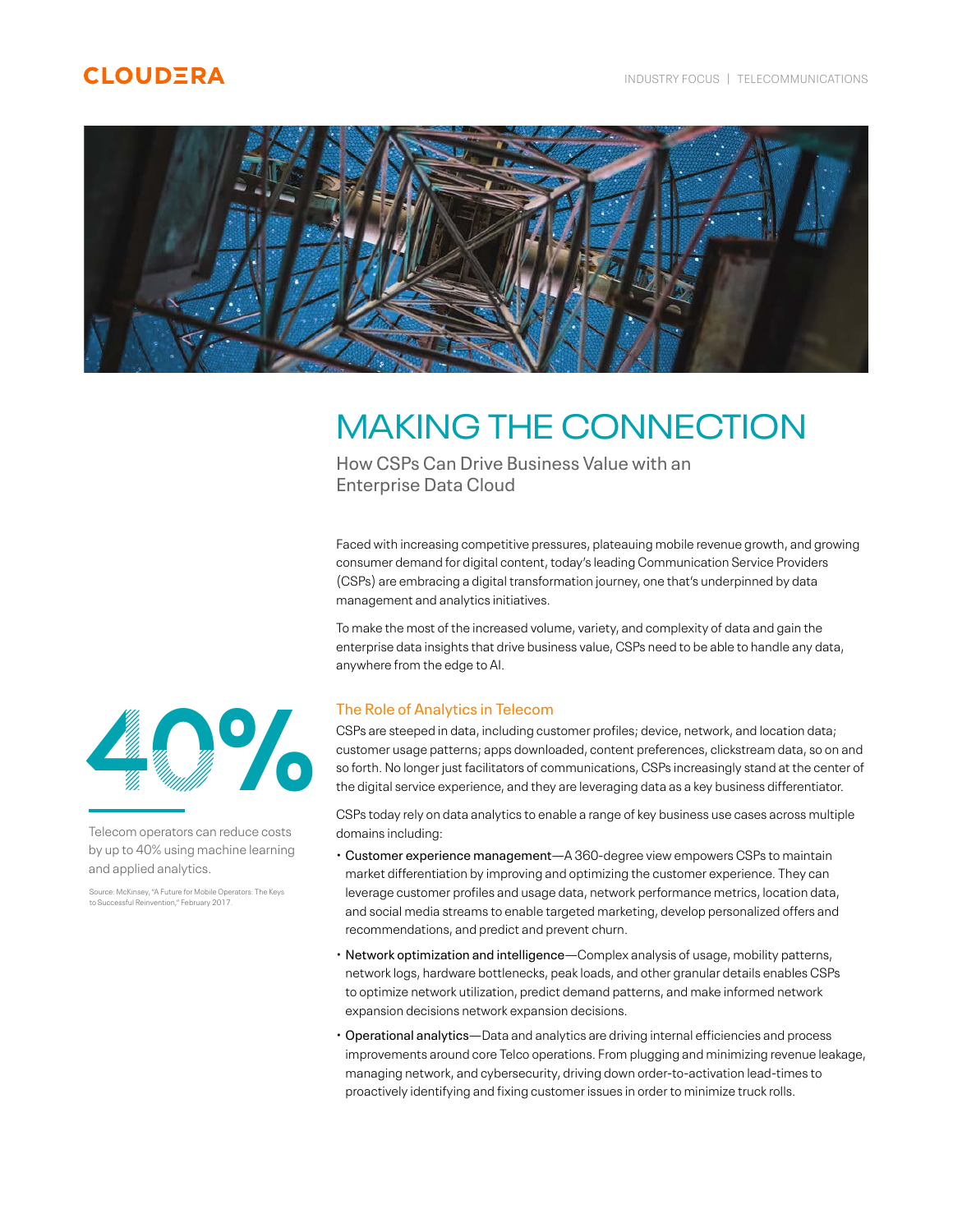

• New business and digital services—CSPs are seeking to drive future revenue streams through new, data-driven business lines and digital services, including monetizing 5G and support for IoT and other connected systems such as smart cities and connected vehicles. Beyond just providing connectivity, CSPs are starting to play an active role in providing end-to-end solutions for IoT analytics, data monetization, and more.



### Managing and Securing the End-to-End Data Lifecycle for Telcos

In order to enable these and other compelling use cases, CSPs need to be able to easily utilize and process raw data coming in from a multitude of sources and drive insights and action in real time.

Today, CSPs want the ability to ingest, process, store, analyze, model diverse types of data (structured, unstructured, or semi-structured data), in a unified platform, regardless of where it lands—at the edge, on premise, in their data center, or in any public, private, or hybrid cloud.

They need to ingest and process data from multiple sources, combining and correlating network, customer, and device data with IoT data, activity logs, location, billing and rating data, OSS data, CRM data, external data, and much more. They also need an integrated suite of proven and open data management tools and analytics engines, in order to drive insights and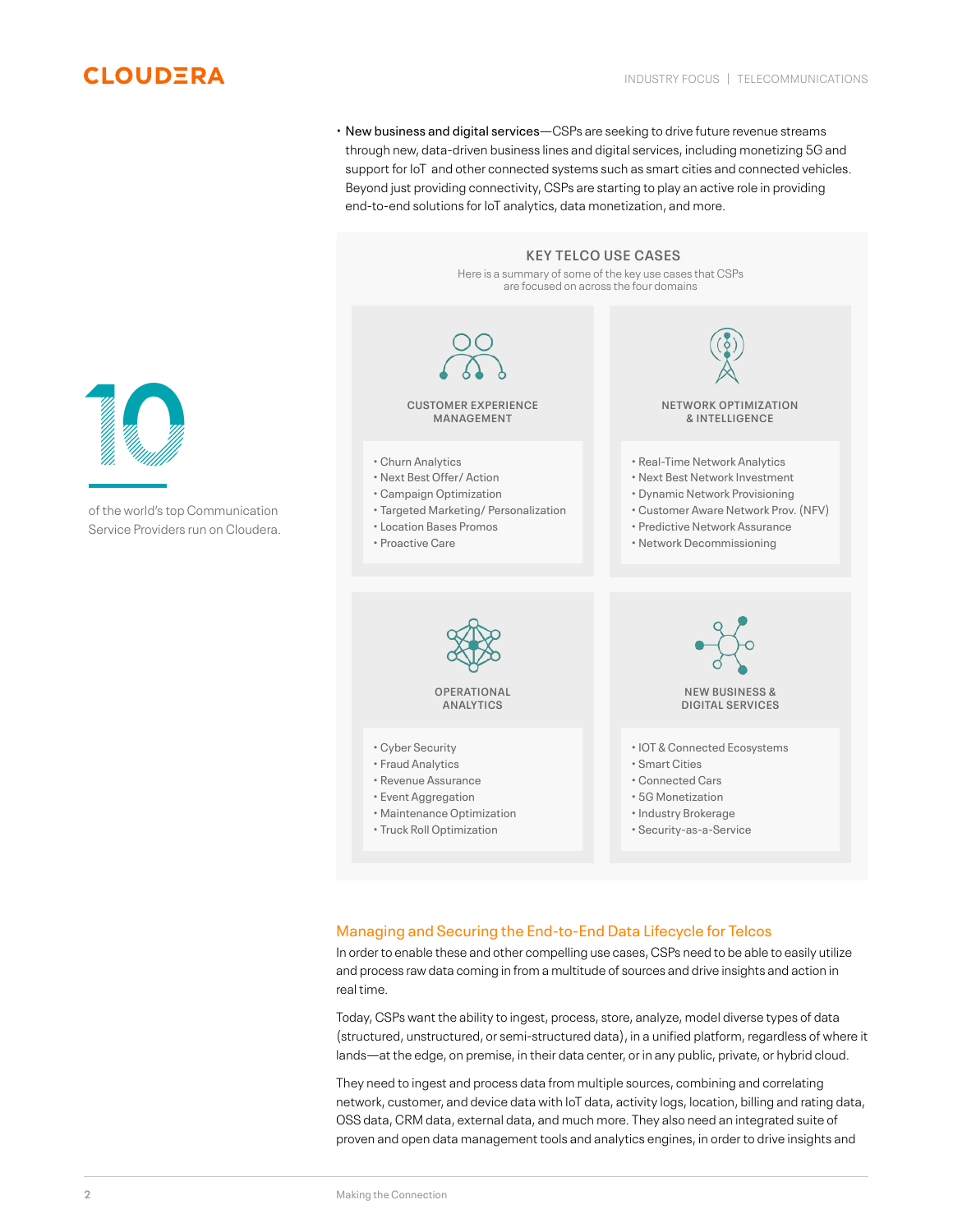analytics from all of this data—all with the robust security, governance, data protection, and management capabilities that operators require.

Today, leading Telcos worldwide are adopting an enterprise data cloud strategy using the [Cloudera Data Platform](https://www.cloudera.com/products/cloudera-data-platform.html) to manage the end-to-end data journey from ingesting data from multiple sources, to storing, processing, serving, analyzing and driving actionable insights and use cases.



With Cloudera, CSPs can ingest data from a variety of sources including both streaming and enterprise data sources, store and process it across a hybrid infrastructure, and run analytics or apply machine learning algorithms to all data, all while maintaining strict enterprise data security, governance, and control across all environments.

Adopting an enterprise data cloud strategy using the Cloudera Data Platform brings the Data Lifecycle to life and empowers CSPs to put their data to work. It breaks down as follows:

1. Collect—Any data journey starts with the ability to ingest and collect raw data, from diverse internal and external data sources. With [Cloudera DataFlow](https://www.cloudera.com/products/cdf.html) (CDF), CSPs can easily ingest and process data from multiple sources, including both traditional as well as new and streaming data sources such as IoT and connected devices. CDF provides a scalable, real-time stream processing and analytics engine that ingests, curates, and analyzes data for key insights and immediate actionable intelligence.

2. Enrich—Preparing data for analysis and insights is the foundation of any data-driven exercise and [Cloudera Data Engineering](https://www.cloudera.com/products/data-science-and-engineering/data-engineering.html) helps enrich, transform, and cleanse a wide variety of data and makes it easier than ever to create and execute end-to-end data pipelines. You can enrich the data, build and manage end-to-end data pipelines, and make it available via Cloudera's Shared Data Experience (SDX) for machine learning or operational and analytic use cases.

3. Report—Traditional data warehouses are inadequate to meet the increased scale, economics, and analytics demands that today's Telcos are experiencing. [Cloudera Data](https://www.cloudera.com/products/data-warehouse.html)  [Warehouse](https://www.cloudera.com/products/data-warehouse.html) offers an auto-scaling, highly concurrent and cost effective analytics service that ingests high scale data anywhere, from structured, unstructured and edge sources. It supports hybrid and multi-cloud infrastructure models by seamlessly moving workloads between on-premises and any cloud for reports, dashboards, ad-hoc and advanced analytics,including AI, with consistent security and governance. Cloudera Data Warehouse offers zero query wait times, reduced IT costs and agile delivery.

4. Serve—The [Cloudera Operational Database](https://www.cloudera.com/products/operational-db.html) serves traditional structured data alongside new unstructured data within a unified end-to-end open-source platform. Cloudera Operational DB enables stream processing and real-time analytics on continuously changing

The Cloudera Data Platform enables CSPs to ingest data from a variety of sources — both streaming and enterprise data sources – store and process it across a hybrid infrastructure, and run analytics or apply machine learning algorithms on all data, while maintaining strict enterprise data security, governance, and control across all environments.